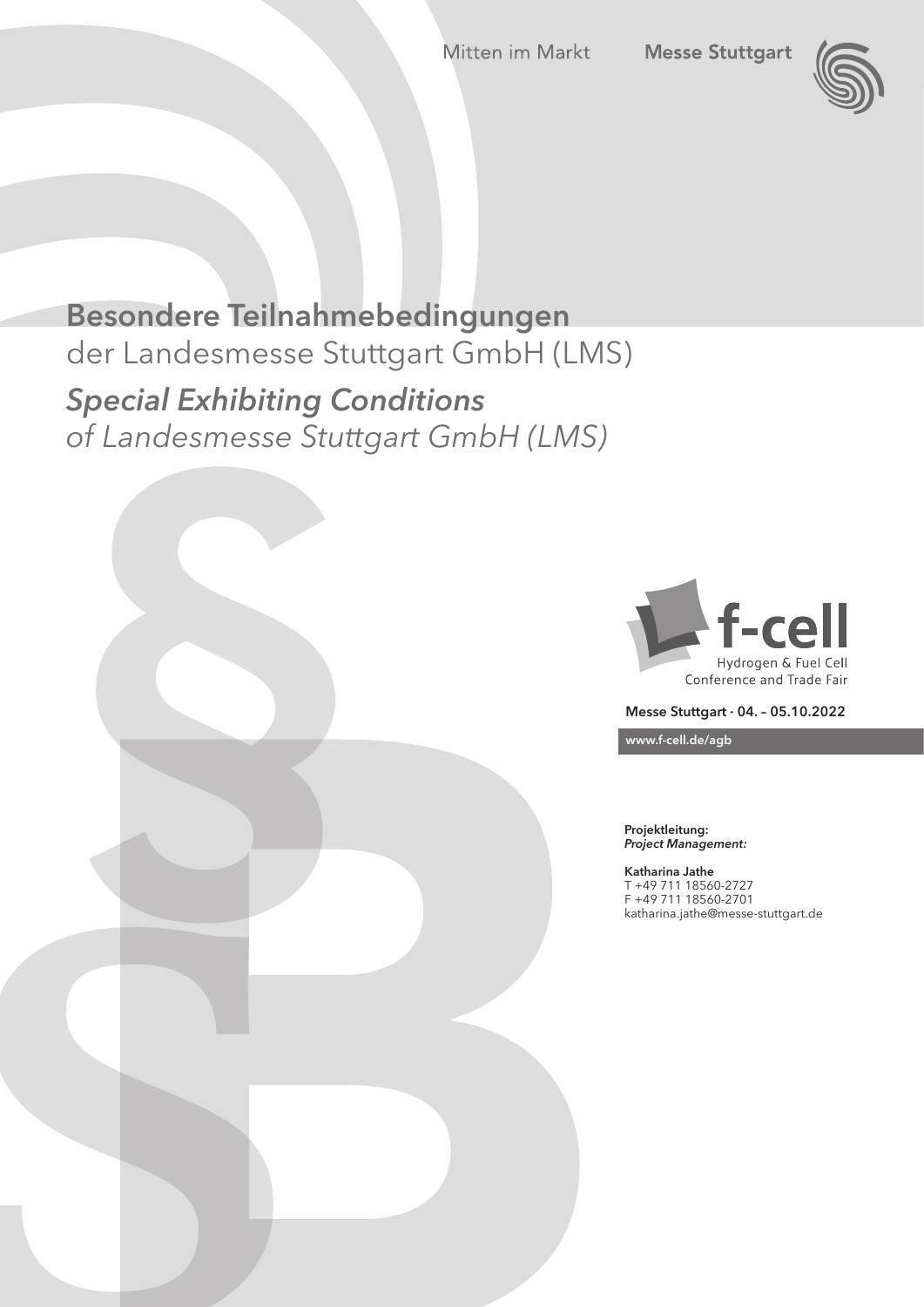Im Internet sind die Allgemeinen Geschäftsbedingungen der LMS (Besondere Teilnahmebedingungen, Allgemeine Teilnahmebedingungen, Technische Richtlinien, AGB Service sowie die Hausordnung) unter www.messe-stuttgart.de/f-cell/agb einsehbar, können dort heruntergeladen und ausgedruckt werden.

### 1. VERANSTALTUNG

f-cell 2022 Hydrogen & Fuel Cell Conference and Trade Fair

www.messe-stuttgart.de/f-cell

#### 2. TERMINE

2.1 Ausstellungsdauer: Dienstag, 04.10.2022 bis Mittwoch, 05.10.2022

2.2 Öffnungszeiten für Besucher: Täglich von 09.00 bis 17.00 Uhr Kassenschluss: 16.00 Uhr

Öffnungszeiten für Aussteller: Täglich von 07.00 bis 18.00 Uhr

Die Öffnungszeiten für Aussteller während der Dauer der Veranstaltung sind täglich zwei Stunden vor, bzw. eine Stunde nach den offiziellen Besucheröffnungszeiten. Außerhalb dieser Zeiten ist der Aufenthalt auf dem Messegelände nicht gestattet. Ausnahmen hiervon bedürfen der schriftlichen Zustimmung der Messeleitung.

2.3 Die Öffnungszeiten der Veranstaltung sind für alle Aussteller verbindlich. Sie können nur in Ausnahmefällen mit ausdrücklicher Zustimmung der Messeleitung abgeändert werden.

#### 2.4 Auf- und Abbauzeiten

Aufbau-Beginn: Sonntag, 02.10.2022, 7.00 Uhr

Aufbau-Ende: Montag, 03.10.2022, 20.00 Uhr

Abbau-Beginn: Mittwoch, 05.10.2022, 17.30 Uhr

Abbau-Ende (Fixtermin): Freitag, 07.10.2022, 18.00 Uhr

Innerhalb der oben genannten Zeiten ist ein Auf- und Abbau täglich in der Zeit von 07.00 Uhr bis 20.00 Uhr gestattet. Außerhalb dieser Zeiten ist ein Auf- und Abbau nur nach Genehmigung der Messe Stuttgart möglich.

Vorstehende Auf- und Abbautermine sind vorläufig. Die verbindlichen Termine werden den Ausstellern mit der Standbestätigung mitgeteilt.

Vorstehende Abbautermine gelten nicht für Mietstände. Diese sind am Tage des Messeschlusses bis spätestens 3 Stunden nach Messeschluss vollständig zu räumen.

2.5 Sämtliche Fahrzeuge sind am letzten Aufbautag bis spätestens 20.00 Uhr wegen Reinigungsarbeiten aus den Hallenbereichen zu fahren.

2.6 Messestände, die bis 18.00 Uhr am letzten Aufbautag nicht belegt sind, werden auf Kosten des jeweiligen Ausstellers von der LMS geschlossen. Es wird ausdrücklich auf 6.2.2 der Allgemeinen Teilnahmebedingungen verwiesen.

2.7 Sollte eine bereits eröffnete Ausstellung infolge von Ereignissen, die außerhalb der Verfügungsmacht der LMS liegen, ganz oder teilweise abgebrochen oder unterbrochen werden, ist ein Rücktritt vom Vertrag oder die Geltendmachung eines Schadensersatzanspruches ausgeschlossen.

*The General Terms and Conditions of LMS can be found at www.messestuttgart.de/f-cell/agb (Special Exhibiting Conditions, General Exhibiting Conditions, Technical Guidelines, General Terms and Conditions for Services and the House Regulations). All terms and conditions can be downloaded and printed.* 

### *1. EVENT*

*f-cell 2022*

*Hydrogen & Fuel Cell Conference and Trade Fair* 

*www.messe-stuttgart.de/f-cell*

#### *2. CALENDAR*

*2.1 Duration of the event: Tuesday, 04 October 2022 to Wednesday, 05 October 2022*

*2.2 Opening times for visitors: Daily from 09.00 to 17.00 Ticket offices close: 16.00*

*Opening times for exhibitors: Daily from 07.00 to 18.00*

*The exhibition opening times for exhibitors are daily from two hours before to one hour after official opening times for visitors. Exhibitors shall not be permitted to enter the trade fairgrounds outside these times. Exceptions to this regulation require the written approval of the trade fair management.*

*2.3 The exhibition opening times are binding for all exhibitors. Only in exceptional cases with the express authorisation from trade fair management can these times be altered.* 

*2.4 Stand set-up and dismantling times*

*Stand set-up begins: Sunday, 02 October 2022, 07.00*

*Stand set-up finishes: Monday, 03 October 2022, 20.00*

*Stand dismantling begins: Wednesday, 05 October 2022, 17.30*

*Stand dismantling finishes (fixed date): Friday, 07 October 2022, 18.00*

*Stand set-up and dismantling can be carried out daily between 07.00 and 20.00 within the above-mentioned times. Outside these times stand set-up and dismantling require prior approval of Messe Stuttgart.*

*The above stand set-up and dismantling times are provisional. The exhibitor will be informed of the binding set-up and dismantling times with the stand confirmation.* 

*The above set-up dates do not apply to rented stands. These are to be fully vacated on the day the exhibition ends, at the latest 3 hours after the exhibition has closed.*

*2.5 All vehicles must be removed from the areas around the halls by 20.00 hours at the latest on the last day of stand set-up to allow cleaning work to be performed.*

*2.6 Any exhibition stand not occupied by 18.00 hours on the last day of stand set-up will be locked after then by LMS at the expense of the respective exhibitor. Please refer specifically to 6.2.2 of the General Exhibiting Conditions.*

*2.7 If an exhibition already underway is wholly or partially cancelled or interrupted due to reasons outside the control of LMS, withdrawal from the contract or enforcement of compensation claims shall be excluded.*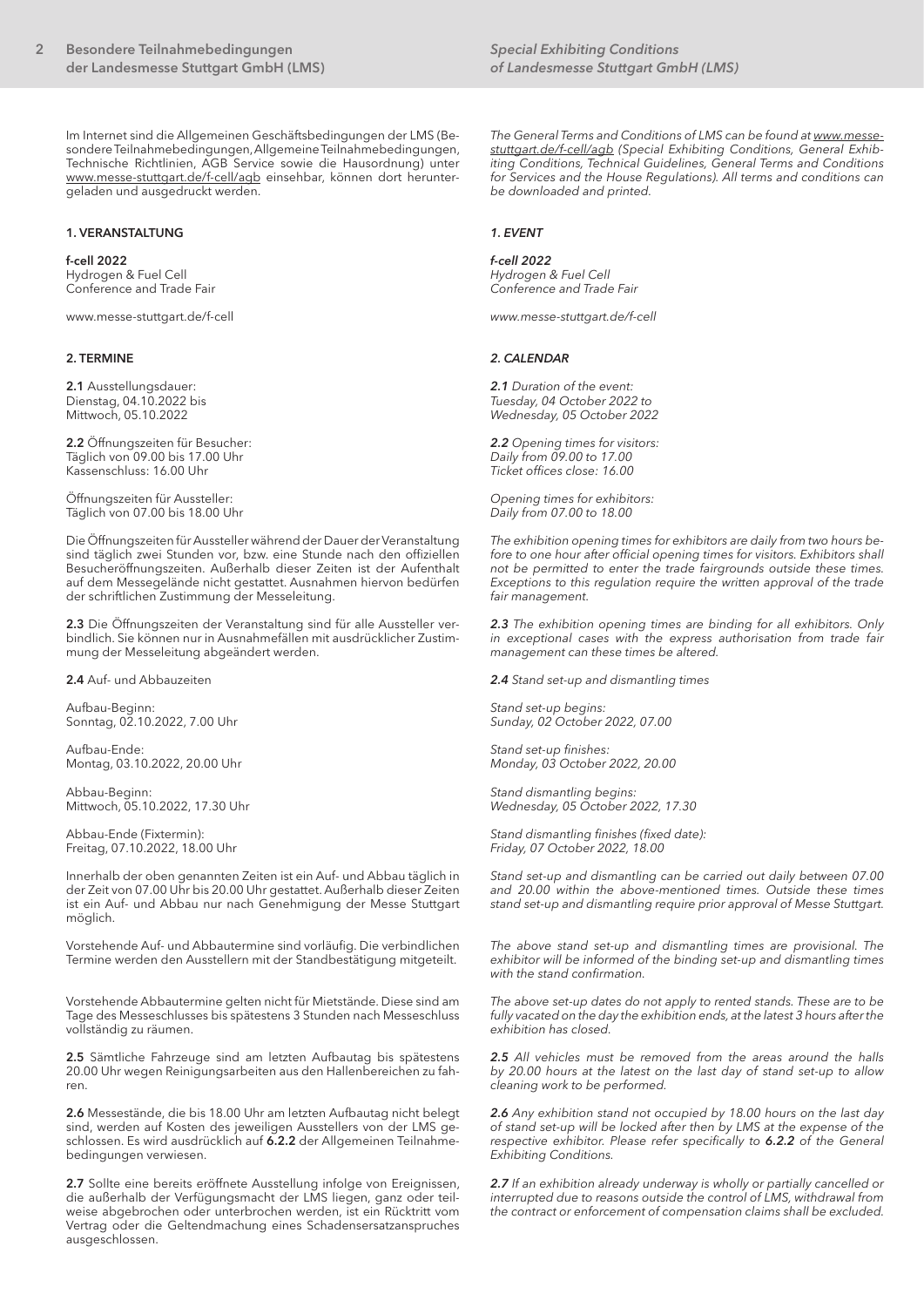3

### 3. MIETPREISE / STANDABGRENZUNG / ENTSORGUNG

3.1 Die zur Standabgrenzung erforderlichen Trennwände sind kostenpflichtig (vgl. 3.8). Es wurden folgende Mietpreise festgesetzt:

| 3.1.1 Flächenmiete pro m <sup>2</sup> Bodenfläche: Preis |            | FR*        |
|----------------------------------------------------------|------------|------------|
| a) Reihenstand (1 Seite offen)                           | € 320,00   | € 295,00   |
| b) Eckstand (2 Soiton offon)                             | $F$ 310 00 | $£$ 315 00 |

| b) Eckstand (2 Seiten offen)                                | € 340.00 | € 315.00 |
|-------------------------------------------------------------|----------|----------|
| c) Kopfstand (3 Seiten offen)                               | € 360.00 | € 335.00 |
| d) Blockstand (4 Seiten offen)                              | € 380.00 | € 355.00 |
| Zusätzliche Werbemöglichkeiten nach besonderer Vereinbarung |          |          |

\* Frühbucherbonus bis 28. Februar 2022

### 3.1.2 Basispaket

Standbau pro m² zusätzlich zur Flächenmiete gem. 3.1.1

| a) Ausführung »RUCK Special«  | € 83.00  |
|-------------------------------|----------|
| b) Ausführung »MAXIMA 40«     | € 83.00  |
| c) Ausführung »CONCEPT LIGHT« | € 83.00  |
| d) Ausführung »MODERN«        | € 102.00 |

 Der Umfang und die Ausstattung des Basispaketes ergibt sich aus dem Blatt »Standbauangebot« zu den Besonderen Teilnahmebedingungen.

### 3.1.3 Komplettpaket

Standbau + Service pro m2 zusätzlich zur Flächenmiete gem. 3.1.1

| a) Ausführung »RUCK Special«  | € 119.00 |
|-------------------------------|----------|
| b) Ausführung »MAXIMA 40«     | € 119.00 |
| c) Ausführung »CONCEPT LIGHT« | € 139.00 |
| d) Ausführung »MODERN«        | € 152.00 |

 Der Umfang und die Ausstattung des Komplettpaketes ergibt sich aus dem Blatt »Standbauangebot« zu den Besonderen Teilnahmebedingungen.

3.2 Bitte beachten: Pakete gem. 3.1.2 ff. können auf dem Anmeldeformular sowie im Stuttgart Messe Service-Portal (www.stuttgartmesseserviceportal.de) bestellt werden.

### 3.3 Stornogebühren

3.3.1 Die Stornierungen von Standbau/Serviceleistungen erfolgen ausschließlich gem. A 6 der Allgemeinen Geschäftsbedingungen für Serviceleistungen der Landesmesse Stuttgart GmbH.

3.3.2 Die Stornierungen der Flächenmiete erfolgen ausschließlich gem. 4 der Allgemeinen Teilnahmebedingungen.

### 3.4 Allgemeine Mietpreisregelungen

3.4.1 Bei doppelstöckigen Messeständen werden neben der Miete für die Bodenfläche weitere 50 % der überbauten Bodenfläche berechnet.

**3.4.2** Die Mindestgröße einer Standfläche beträgt 9 m<sup>2</sup>. Kleinere Flächen werden nur vermietet, wenn sich solche bei der Aufplanung ergeben.

3.4.3 Die Endabrechnung der Miete erfolgt aufgrund der Vermessung durch die Messeleitung.

Jeder angefangene Quadratmeter wird voll, die Bodenfläche grundsätzlich als Rechteck ohne Berücksichtigung von Einbauten, kleinen Abweichungen und dergleichen berechnet.

### 3.4.4 Die Miete und alle sonstigen Entgelte sind Nettopreise, zu denen zusätzlich die Umsatzsteuer in der jeweils gültigen gesetzlichen Höhe (nach UStG in der jeweils gültigen Fassung) ausgewiesen wird und zu entrichten ist.

Ist ein Leistungsempfänger (Aussteller) nicht in Deutschland ansässig, kann unter bestimmten Voraussetzungen die Steuerschuld auf ihn übergehen (Reverse Charge). Hierzu ist die Unternehmereigenschaft im Anmeldeformular zu erklären (bei Leistungsempfängern aus der EU ist zusätzlich die Umsatzsteuer-Identifikationsnummer zwingend mitzuteilen).

# *3. RENTAL CHARGES / STAND DEMARCATION / DISPOSAL*

*3.1 The partition walls used to demarcate stands shall be subject to a charge (ref. to 3.8). The following stand hire charges have been fixed:* 

| 3.1.1 Stand space rental per m <sup>2</sup> floor space: | Price    | EB*               |
|----------------------------------------------------------|----------|-------------------|
| a) Row stand (accessible from 1 side)                    | € 320.00 | € 295.00          |
| b) Corner stand (accessible from 2 sides)                | € 340.00 | € 315.00          |
| c) End stand (accessible from 3 sides)                   | € 360.00 | € 335.00          |
| d) Island stand (accessible from 4 sides)                | € 380.00 | $\epsilon$ 355.00 |
| Further advertising possiblities upon request            |          |                   |

*\* Early booking discount until 28 February 2022*

### *3.1.2 Basic package*

 *Stand construction per m2 in addition to rental of space in accordance with 3.1.1 a) Variant »RUCK Special« € 83.00 b)Variant »MAXIMA 40« € 83.00 c) Variant »CONCEPT LIGHT« € 83.00 d)Variant »MODERN«* 

 *Information regarding the scope and equipment of the basic package can be found in the »Stand construction offer« of the Special Exhibiting Conditions.*

#### *3.1.3 Complete package*

*Stand construction and service per m2 in addition* 

| to the rental of space in accordance with 3.1.1 |                   |
|-------------------------------------------------|-------------------|
| a) Variant »RUCK Special«                       | $\epsilon$ 119.00 |
| b) Variant »MAXIMA 40«                          | $\epsilon$ 119.00 |
| c) Variant »CONCEPT LIGHT«                      | € 139.00          |
| d) Variant »MODERN«                             | € 152.00          |

 *Information regarding the scope and equipment of the complete package can be found in the »Stand construction offer« of the Special Exhibiting Conditions.* 

*3.2 Please note: Packages in accordance with 3.1.2 ff. can be ordered using the registration form as well as in the Stuttgart Messe Service Portal (www.stuttgartmesseserviceportal.de).* 

### *3.3 Cancellation charges*

*3.3.1 Cancellations of stand construction / services take place solely according to A 6 of the General Terms and Conditions for Services of Landesmesse Stuttgart GmbH.* 

*3.3.2 Cancellations with regard to the rental of space take place solely in accordance with 4 of the General Exhibiting Conditions.*

### *3.4 General rules for rental*

*3.4.1 A further 50 % of the floor area upon which stands have been constructed shall be charged in addition to the stand rental for the floor area in the case of double-storey trade fair stands.*

*3.4.2 Stands must have a minimum size of 9 m2. Smaller stand sizes are only rented if they result from the planning and allocation works.* 

*3.4.3 The final settlement of account for the stand rent will be calculated based on the measurement carried out by the trade fair management.*

*Each fraction of a square metre of floor space will be rounded off and counted as a full square metre. Floor surfaces will always be regarded as being rectangular, regardless of fixtures and minor deviations etc.*

#### *3.4.4 All our prices (incl. stand rentals) are net. The indicated statutory VAT valid at this time (according to the relevant version of the Value Added Tax Act) has to be added and paid.*

*If the recipient of performance (exhibitor) is not based in Germany, the tax liability can be shifted to the recipient (reverse charge), provided that the entrepreneurship is declared in the application form. Recipients of performance from EU member states must also supply their VAT identification number.*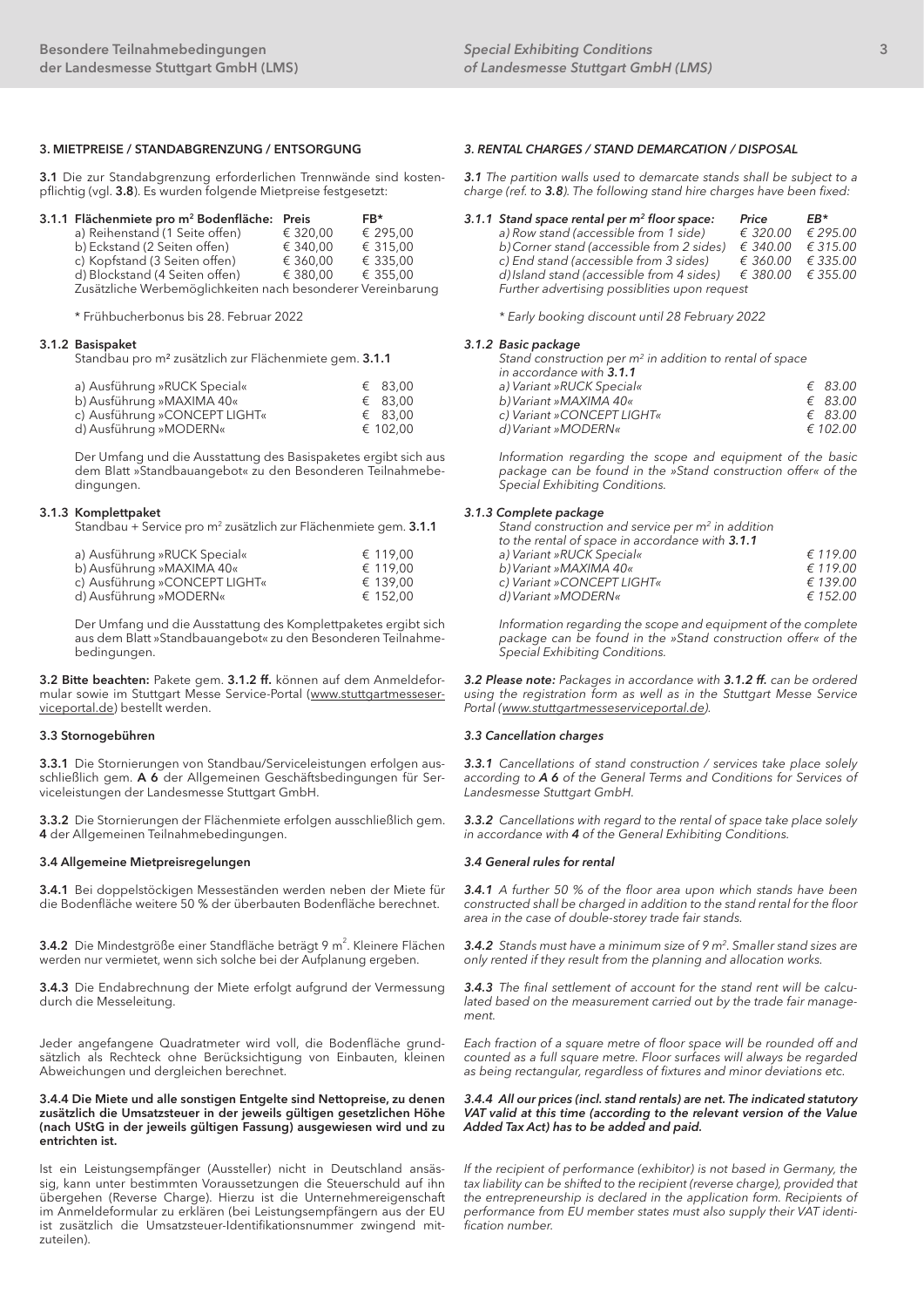Soweit nicht von der angebotenen Möglichkeit des Abschlusses einer Ausstellungsversicherung Gebrauch gemacht wird, ergeben sich Hinweise zur Haftung für Beschädigungsrisiken und dem bestehenden Versicherungsschutz aus den Allgemeinen Geschäftsbedingungen für Serviceleistungen der Landesmesse Stuttgart GmbH unter www.messe-stuttgart.de/f-cell/agb.

### 3.6 Mitaussteller

Die Aufnahme eines Mitausstellers und zusätzlich vertretener Unternehmen (siehe 1.5 und 3 der Allgemeinen Teilnahmebedingungen) muss bei der LMS schriftlich unter Angabe der vollständigen Anschrift inkl. Ansprechpartner beantragt werden.

Für jeden angemeldeten Mitaussteller ist vom Hauptaussteller eine Mitausstellergebühr in Höhe von € 600,00 zu entrichten. Für zusätzlich vertretene Firmen fällt keine Gebühr an.

#### 3.7 AUMA-Beitrag

Der AUMA-Beitrag beträgt pro m² Ausstellungsfläche (Halle und Freigelände) € 0,60 netto und wird dem Aussteller in Rechnung gestellt.

Der AUMA-Ausstellungs- und Messe-Ausschuss der Deutschen Wirtschaft e.V., Berlin, vertritt als Einrichtung der Deutschen Messewirtschaft die Interessen von Ausstellern, Besuchern und Veranstaltern. Nähere Informationen zum Serviceangebot des AUMA unter www. auma.de.

#### 3.8 Abgrenzung der Standfläche/Standbegrenzungswände

Es ist eine bauliche Abgrenzung der Standfläche zu den Nachbarständen vorgeschrieben. Falls kein eigenes Standbausystem verwendet oder über die LMS angemietet wird, sind blickdichte, mind. 2,50 m hohe Standbegrenzungswände (Rück- und Seitenwände) zwingend erforderlich. Roll-Ups und Plakatdisplays sind als Standbegrenzung nicht gestattet. Die kostenpflichtigen Standbegrenzungswände sind nicht in der Standflächenmiete enthalten. Jeder Aussteller kann die für seinen Stand erforderlichen Rück- und Seitenwände bei der LMS im Stuttgart Messe Service-Portal (www.stuttgartmesseserviceportal.de) oder mit dem Formular "Standbegrenzungswände" der Serviceunterlagen bestellen.

Bestellt ein Aussteller keine Wandelemente, ist jedoch seine Standfläche von Wandelementen des Standnachbarn bzw. von vorhandenen Wandelementen umgeben, so werden dem Aussteller diese Wandelemente zu den im Stuttgart Messe Service-Portal (www.stuttgartmesseserviceportal.de) und in dem Formular "Standbegrenzungswände" der Serviceunterlagen genannten Konditionen in Rechnung gestellt.

#### 3.9 Fußbodenbeläge

Die gemietete Fläche muss gem 4.7 der Technischen Richtlinien mit einem Fußbodenbelag ausgestattet sein. Stattet der Aussteller die gemietete Fläche nicht mit einem entsprechenden Fußbodenbelag aus, so wird dem Aussteller der Fußbodenbelag zu den im Stuttgart Messe Service-Portal (www.stuttgartmesseserviceportal.de) und in dem Formular "Bodenbeläge" der Serviceunterlagen genannten Konditionen in Rechnung gestellt.

#### Auf 4.7.4. der Technischen Richtlinien wird ausdrücklich hingewiesen (www.messe-stuttgart.de/agb).

#### 3.10 Entsorgung

Der Aussteller ist für die Reinigung und Abfallentsorgung seines Messestandes verantwortlich. Er ist verpflichtet und verantwortlich für die sortenreine Trennung der anfallenden Abfälle nach Wert- und Reststoffen. Am Abend eines jeden Auf- und Abbautages müssen sämtliche Abfälle aus den Hallen entfernt werden, oder in den vorgeschriebenen Behältnissen der Messe Stuttgart zur Entsorgung bereitgestellt sein, die vom Servicepartner der LMS fachgerecht entsorgt werden.

Es ist nicht gestattet, Abfälle während der Auf- und Abbauzeit in den Gängen zu lagern. Abfälle, die dennoch in den Gängen liegen, werden von unserer Vertragsfirma kostenpflichtig mit erhöhten Gebühren entsorgt.

*3.5 To avoid liabilities, especially for damages we strongly recommend to take out an insurance in the Stuttgart Messe Service Portal (www.stuttgartmesseserviceportal.de) or using the form "Exhibiton insurance" in the services catalogue. See also 5.4. of the General Exhibiting Conditions.*

*If no use is made of the offer to take out an exhibition insurance, information on liability with regard to risks of damage and the existing insurance cover is given in the General Terms and Conditions for Services of Landesmesse Stuttgart GmbH according to www. messe-stuttgart.de/f-cell/agb.*

#### *3.6 Co-exhibitors*

*The acceptance of a co-exhibitor and additionally represented companies (see 1.5 and 3 of the General Exhibiting Conditions) must be requested in writing from LMS, stating the full address and contact partner.* 

*For the authorisation of each co-exhibitor, the main exhibitor has to pay a co-exhibition service fee of € 600.00. For additionally represented companies, there is no service fee.*

#### *3.7 AUMA Contribution*

*The AUMA contribution is € 0.60 net per m2 of exhibition space (hall and open-air grounds) for which the exhibitor will receive an invoice.* 

*The AUMA Exhibition and Trade Fair Committee of German Business Berlin (Deutsche Wirtschaft e.V. Berlin) represents the interests of exhibitors, visitors and organisers in its capacity as an organisation of German trade fair business. Further information regarding what AUMA has to offer can be found at www.auma.de.* 

#### *3.8 Demarcation of stand space/Stand partition walls*

*A solid demarcation of stand space from the neighbouring stands is mandatory. In the event that a stand construction system belonging to the exhibitor or rented from LMS is not used, non-transparent stand partition walls (back and side walls) at least 2.50 m in height are required. It is not permitted to use roll-ups and poster displays for stand*  demarcation. The cost of these stand partition walls is not included in *the cost of the stand rental. Every exhibitor can order the required back and side walls for his stand from LMS in the Stuttgart Messe Service Portal (www.stuttgartmesseserviceportal.de) and also with form "Stand partition walls" in the services catalogue.* 

*Should no wall elements be ordered by the exhibitor but his stand space*  is surrounded by wall elements of the neighbouring stand or by wall *elements already in place, the exhibitor will receive an invoice for these wall elements in accordance with the conditions specified in the Stuttgart Messe Service Portal (www.stuttgartmesseserviceportal.de) and in form "Stand partition walls" in the services catalogue.* 

#### *3.9 Floor covering*

*The hired floor space must be fitted with a floor covering acc. to 4.7 of the Technical Guidelines. If the exhibitor does not fit the hired floor space with a floor covering, the exhibitor will be invoiced for the floor covering in accordance with the conditions specified in the Stuttgart Messe Service Portal (www.stuttgartmesseserviceportal.de) and in form "Floor covering" in the services catalogue.*

#### *This is specifically referred to in 4.7.4. of the Technical Guidelines (www.messe-stuttgart.de/agb).*

### *3.10 Waste disposal*

*The exhibitor shall be responsible for cleaning his stand and disposing of waste during the stand construction and dismantling periods, and throughout the duration of the exhibition. He shall also be responsible for separating waste into valuable and residual materials. On the evening of any stand set-up and dismantling day, all waste shall be removed from the halls or placed in the prescribed containers of Messe Stuttgart for disposal. This waste shall then be properly disposed of by the service partner of LMS.*

*Waste may not be stored in the aisles during the stand set-up and dismantling periods. However, if waste is stored in the aisles, our contractor shall dispose of it at a higher charge.*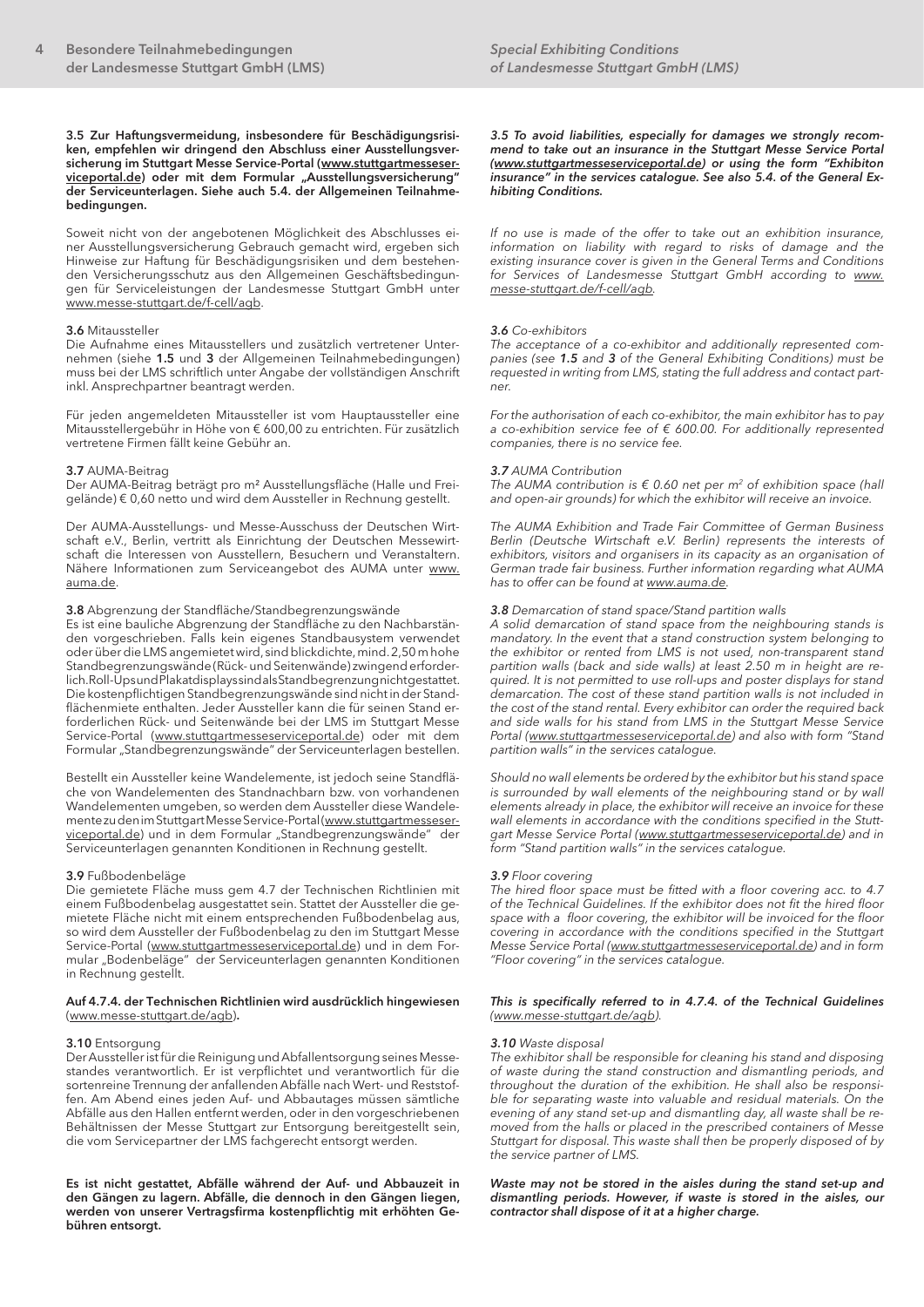Wir verweisen hier ausdrücklich auf die Abfallrichtlinien der Messe Stuttgart (LMS) im Stuttgart Messe Service-Portal (www.stuttgartmesseserviceportal.de) und in den Serviceunterlagen.

Auf die detaillierten Bestimmungen unter 6 der Technischen Richtlinien wird ausdrücklich hingewiesen.

#### 3.11 Öko-Zuschlag

Der Öko-Zuschlag beträgt pro m² Ausstellungsfläche (Halle und Freigelände) € 4,00 netto und wird dem Aussteller in Rechnung gestellt. Nähere Informationen zum Öko-Zuschlag unter www.messe-stuttgart. de/agb.

### 4. ZAHLUNGSBEDINGUNGEN

4.1 Zahlungen sind innerhalb von 14 Tagen nach Rechnungserhalt fällig, sofern in der Rechnung nichts anderes bestimmt wird.

Vor vollständiger Bezahlung der Miete (sofern nicht die Voraussetzungen von 5.7.1 der Allgemeinen Teilnahmebedingungen vorliegen) erhält der Aussteller weder Ausweise zur Zugangsberechtigung, noch eine Aufbaukarte, noch die Erlaubnis zum Standaufbau.

4.2 Zahlungen sind ohne Abzüge an die Landesmesse Stuttgart GmbH, D-70627 Stuttgart an die auf der Rechnung aufgedruckte Bankverbindung zu zahlen. Scheckzahlungen sind nicht zulässig.

4.3 Rechnungen für Sonderleistungen der LMS und ihrer Vertragsfirmen sind mit Rechnungserhalt fällig.

#### 4.4 Beanstandungen von Rechnungen müssen innerhalb einer Ausschlussfrist von 14 Tagen nach Rechnungserhalt schriftlich gegenüber der LMS geltend gemacht werden.

### 4.4.1 Nachträgliche Adressänderungen

Bitte kontrollieren Sie Ihre Adressangaben in der E-Mail Ihrer Eingangsbestätigung. Für nachträgliche Änderungen beim Hauptaussteller, Mitaussteller und vertretene Firmen, der Rechnungsadresse oder der Technischen Adresse fällt eine Bearbeitungsgebühr in Höhe von € 50,00 zzgl. USt. an.

4.5 Im Falle der Zahlung nach Fälligkeit oder des sonstigen Zahlungsverzuges bestimmen sich unsere Ansprüche gemäß § 288 BGB.

4.6 Für alle nicht erfüllten Verpflichtungen des Ausstellers behält sich die LMS vor, das Vermieterpfandrecht geltend zu machen. Auf 5.7.2 der Allgemeinen Teilnahmebedingungen wird ausdrücklich verwiesen.

### 5. AUSSTELLER- UND AUF-/ABBAUAUSWEISE

5.1 Sofern in der Standbestätigung nichts anderes aufgeführt ist, erhält jeder Aussteller ohne Berechnung bei einer Standgröße

|                      | von 01 bis $49 \text{ m}^2$ 4 Ausstellerausweise + Auf- und Abbauausweise     |
|----------------------|-------------------------------------------------------------------------------|
|                      | von 50 bis $89 \text{ m}^2$ 8 Ausstellerausweise + Auf- und Abbauausweise     |
|                      | von 90 bis 129 m <sup>2</sup> 12 Ausstellerausweise + Auf- und Abbauausweise  |
|                      | von 130 bis 169 m <sup>2</sup> 16 Ausstellerausweise + Auf- und Abbauausweise |
| ab $170 \text{ m}^2$ | 20 Ausstellerausweise + Auf- und Abbauausweise                                |

5.2 Werden vom Aussteller zusätzliche Ausweise benötigt, so sind diese kostenpflichtig. Die zusätzlichen Ausweise können im Stuttgart Messe Service-Portal (www.stuttgartmesseserviceportal.de) bestellt werden.

5.3 Soweit sich der Aussteller zum Standbau nicht eigener Arbeitskräfte bedient oder Vertragsfirmen der LMS beauftragt, ist der Aussteller verpflichtet, für die hierfür eingesetzten Personen Auf- und Abbauausweise zu beantragen und an diese selbst weiterzuleiten.

5.4 Alle Ausweise sind vor dem Betreten des Ausstellungsgeländes mit dem Namen und der Unterschrift des Karteninhabers und dem Firmennamen bzw. Firmenstempel des Ausstellers zu versehen. Die Ausweise sind nicht übertragbar. Bei missbräuchlicher Benutzung der Ausweise ist die LMS berechtigt, diese unter Ausschluss des Rechtsweges einzuziehen.

*Please refer specifically to the waste guidelines of Messe Stuttgart (LMS) in the Stuttgart Service Portal (www.stuttgartmesseserviceportal.de) and in the services catalogue.*

*Detailed terms and conditions can be found under Point 6 of the Technical Guidelines.* 

#### *3.11 Eco surcharge*

*The eco surcharge per m² exhibition area (hall and outdoor area) is € 4.00 net and will be charged to the exhibitor's account. Further information regarding the eco surcharge can be found at www.messestuttgart.de/agb.*

### *4. CONDITIONS OF PAYMENT*

*4.1 Payment is due within 14 days of receipt of the invoice unless the invoice specifies otherwise.* 

*Until the rental fee has been paid in full, the exhibitor shall neither receive IDs allowing admission nor a stand set-up pass and permission to build the stand (unless the conditions of 5.7.1 of the General Exhibiting Conditions apply).* 

*4.2 Payment without deduction is to be made in favour of Landesmesse Stuttgart GmbH, D-70627 Stuttgart through the bank details printed on the invoice. Payment by cheque is not permitted.*

*4.3 Invoices for special LMS services and services from LMS contract companies are due for payment upon receipt of the invoice.* 

*4.4 Complaints regarding invoices shall be sent in writing to LMS within an exclusion period of 14 days after receipt of the invoice.*

#### *4.4.1 Subsequent changes of address*

*Please check your address given in the e-mail for your acknowledgement of receipt. A processing fee of € 50.00 plus VAT is charged for subsequent changes for the principal exhibitor, co-exhibitors and represented companies, invoicing address or the technical service address.*

*4.5 If payment is made after the due date or in other cases of delayed payment, our claims shall be determined in accordance with § 288 German Civil Code (BGB).*

*4.6 LMS reserves the right to claim a landlord's lien for all duties not fulfilled by the exhibitor. This is expressly referred to in* 5.7.2 *of the General Exhibiting Conditions.*

### *5. EXHIBITOR AND SET-UP/DISMANTLING PASSES*

*5.1 Unless otherwise specified in the stand confirmation, every exhibitor will receive the following at no additional charge, depending on their stand size:* 

*from 01 to 49 m2 4 exhibitor passes + set-up and dismantling passes from 50 to 89 m2 8 exhibitor passes + set-up and dismantling passes from 90 to 129 m2 12 exhibitor passes + set-up and dismantling passes from 130 to 169 m2 16 exhibitor passes + set-up and dismantling passes from 170 m2 20 exhibitor passes + set-up and dismantling passes* 

*5.2 Should the exhibitor require additional passes, these will be provided for a fee. The additional passes can be ordered in the Stuttgart Messe Service Portal (www.stuttgartmesseserviceportal.de).*

*5.3 Insofar as the exhibitor does not use his own employees or those of the LMS contracted companies for the stand construction, the exhibitor is obligated to request set-up and dismantling passes and himself issue them to the personnel.* 

*5.4 All passes must display the name and signature of the cardholder, as well as the company name or stamp of the exhibitor before entering the exhibition grounds. The passes are non-transferable. LMS reserves the right to confiscate any passes which are used inappropriately.*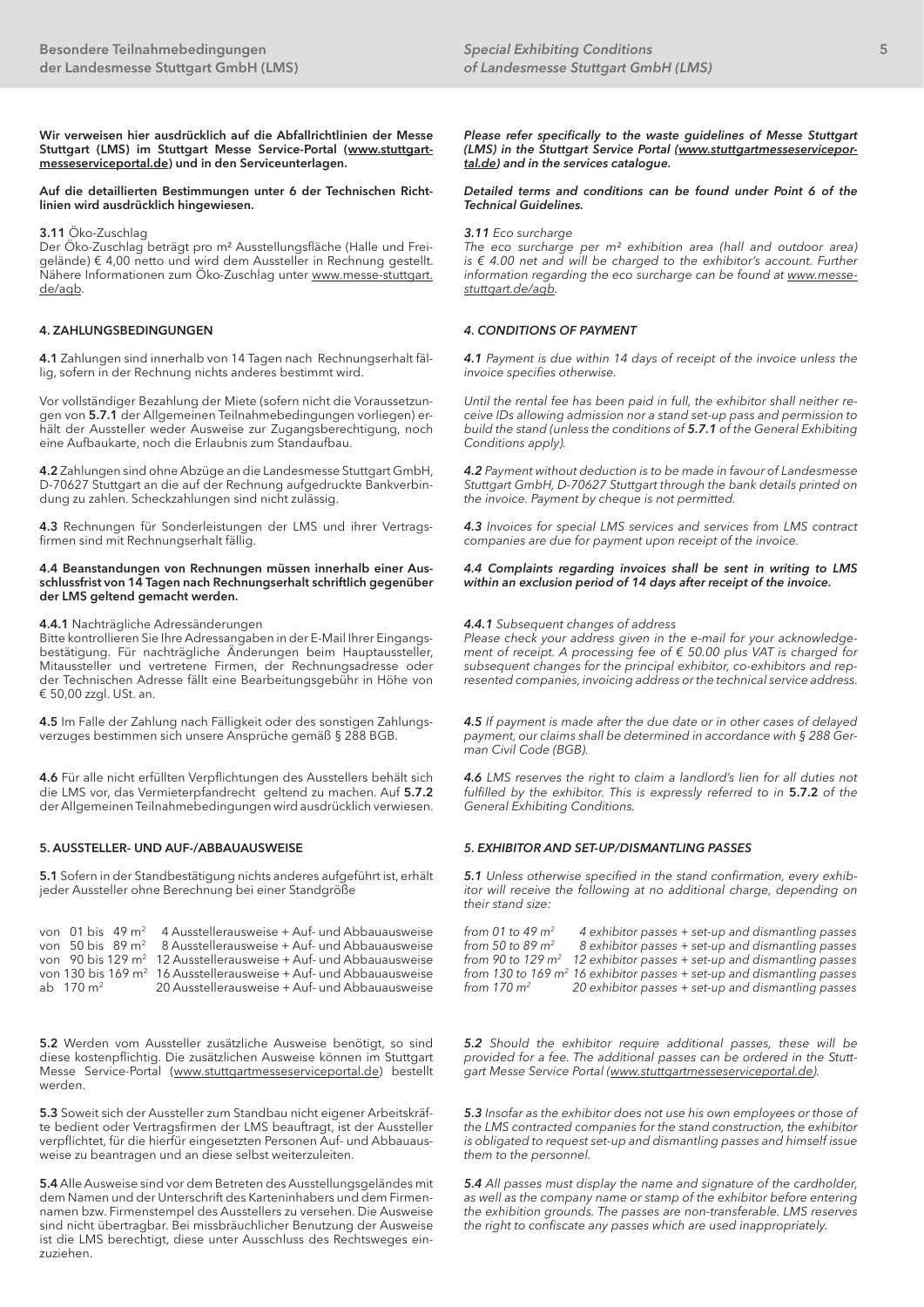### 6. VERKAUF / MUSTERABGABE

6.1 Dem Charakter dieser Ausstellung entsprechend ist die Abgabe von Mustern gegen Entgelt sowie der Barverkauf (Handverkauf) von Ausstellungsstücken nicht zulässig.

6.2 Zuwiderhandlungen gegen 6.1 berechtigen die LMS, unbeschadet der Weiterhaftung des Ausstellers für die volle Miete, nach vorheriger Abmahnung zur sofortigen Schließung des Standes und zum Ausschluss von der Teilnahme an der Veranstaltung gegebenenfalls auch an künftigen Veranstaltungen; ein Schadensersatzanspruch des Ausstellers besteht diesbezüglich nicht. Die LMS ist berechtigt, alle erforderlichen Kontrollen, auch von Personen und deren Gepäck, innerhalb des Messegeländes sowie an den Ausgängen zu diesem Zwecke durchzuführen.

### 7. MEDIENPAUSCHALE / MESSEPUBLIKATIONEN

#### 7.1 Medienpauschale

- 7.1.1 Mit der Standmietrechnung wird eine Medienpauschale von € 500,00 erhoben.
- 7.1.2 Die Medienpauschale enthält (bei Anmeldung vor Redaktionsschluss):
- 7.1.2.1 Übernahme der Firmenadresse in das alphabetische Ausstellerverzeichnis (Firmenname; Straße mit Hausnummer; Postleitzahl, Ort, Land)
	- einen Grundeintrag (eine Zeile mit Firmenname, Halle, Standnummer) unter einer Produktgruppe im Produkt- & Dienstleistungsverzeichnis (für Mitaussteller gebührenpflichtig)
- 7.1.2.2 Die Übernahme der Daten gem. 7.1.2.1 erfolgt (je nach Durchführung) alternativ oder kumulativ in:
	- der offiziellen Messepublikation (z.B. Katalog, Magazin, etc.)
	- dem Online-Katalog im Internet
	- dem elektronischen Besucher-Informations-System

7.1.2.3 Dem Eintrag gleichgestellt ist die Aufnahme in den Nachtrag.

### 7.2 Messepublikationen

7.2.1 Sofern für die Ausstellung ein offizieller Katalog oder eine sonstige Publikation herausgegeben bzw. eine Ausstellerdatenbank in das Internet gestellt wird, gelten die nachfolgenden Regelungen.

7.2.2 Mit der Gesamtgestaltung, der Herstellung und dem Vertrieb der Publikation und der Internet-Datenbank wird von der LMS ein Verlag beauftragt, der den Ausstellern rechtzeitig bekannt gegeben wird. Die näheren Regelungen hierzu ergeben sich aus dem Anschreiben des offiziellen Verlags, das jeder Aussteller nach Versendung der Standbestätigung erhält.

7.2.3 Die Eintragungen werden entsprechend den Angaben des Ausstellers in den Anmeldeunterlagen vorgenommen. Für deren Richtigkeit ist ausschließlich der Aussteller verantwortlich. Die LMS übernimmt hierfür keinerlei Gewähr. Gleiches gilt für zusätzlich gegenüber dem Verlag durch den Aussteller erteilte Aufträge.

7.2.4 Die LMS weist ausdrücklich darauf hin, dass, mit Ausnahme des von der LMS genannten Verlages, keinerlei Dritte, auch keine anderen Verlage, mit der Erstellung von Messepublikationen und Ausstellerverzeichnissen – insbesondere von solchen nach der Durchführung der Ausstellung – beauftragt sind bzw. beauftragt werden. Soweit diesbezügliche Angebote an die Aussteller gehen sollten, handelt es sich um Eigeninitiativen von Dritten, die in keinerlei Beziehung zu der LMS stehen.

### 7.3 Mitaussteller

7.3.1 Mit der Medienpauschale des Ausstellers ist auch der Eintrag gemäß 7.1.2 des Mitausstellers abgegolten. Darüber hinausgehende Angaben und Veröffentlichungen bedürfen eines kostenpflichtigen Auftrags an den Verlag gem. 7.2.2.

### *6. SALES / DISTRIBUTION OF SAMPLES*

*6.1 In keeping with the character of this event cash sales of exhibits and sales of samples are not permitted.*

*6.2 In the event of violation of 6.1, LMS is entitled, without affecting the further liability of the exhibitor to pay the rental amount in full, following a prior reminder, to demand the immediate closure of the stand, as well as the exclusion of the exhibitor from participating in this and any future*  event; a claim for damages on the part of the exhibitor does not exist in *this instance. LMS reserves the right to carry out all necessary checks, including of those of people and their baggage, within the trade fair grounds as well as at the exits for this purpose.*

#### *7. MEDIA FLAT RATE / TRADE FAIR PUBLICATIONS*

### *7.1 Media flat rate*

- *7.1.1 A media flat rate of € 500.00 will be charged with the stand rental fee.*
- *7.1.2 The media flat rate includes (notification before deadline):*
- *7.1.2.1 Inclusion of the company address in the alphabetical list of exhibitors (company name; street and house number; postcode, city, country)*
	- *a basic entry (one line with company name, hall, stand number) under a product group in the Product & Service Directory (co-exhibitors are subject to charge)*
- *7.1.2.2 Inclusion of data in accordance with 7.1.2.1 takes place alternatively or cumulatively (depending on procedure) in:*
	- *the official trade fair publication (e.g. catalogue, magazine, etc.)*
	- *• the online catalogue in the Internet*
	- *• the electronic Visitor Information System*
- *7.1.2.3 Simultaneous inclusion of entry in appendix.*

#### *7.2 Trade fair publications*

*7.2.1 Provided an official catalogue or another special publication is issued for the exhibition or an exhibitor database is provided on the Internet, the following regulations apply.* 

*7.2.2 LMS shall commission a publisher, made known in good time to the exhibitors, to carry out the overall design, manufacture and sale of the publication and Internet database. Further information regarding regulations can be found in the cover letter of the official publisher which every exhibitor will receive following stand confirmation.* 

*7.2.3 The entries will be compiled in accordance with the information given by the exhibitor in the registration documents. The accuracy of this information is the sole responsibility of the exhibitor. LMS shall not assume any responsibility for the accuracy of this information. The same applies for additional orders issued by the exhibitor to the publisher.*

*7.2.4 LMS explicitly points out that, with the exception of the publishing company appointed by LMS, no third party, as well as no other publishing company, are or shall be commissioned to compile the trade fair publications and exhibitor directories – in particular after the exhibition has taken place. Should such offers reach the exhibitors, it must be noted that this is on the initiative of a third party and is in no way connected to LMS.* 

### *7.3 Co-exhibitor*

*7.3.1 The co-exhibitor entry in accordance with 7.1.2 is also covered by the media flat rate of the exhibitor. Further information and publications are subject to issue of an order to the publisher, at a charge, in accordance with 7.2.2.*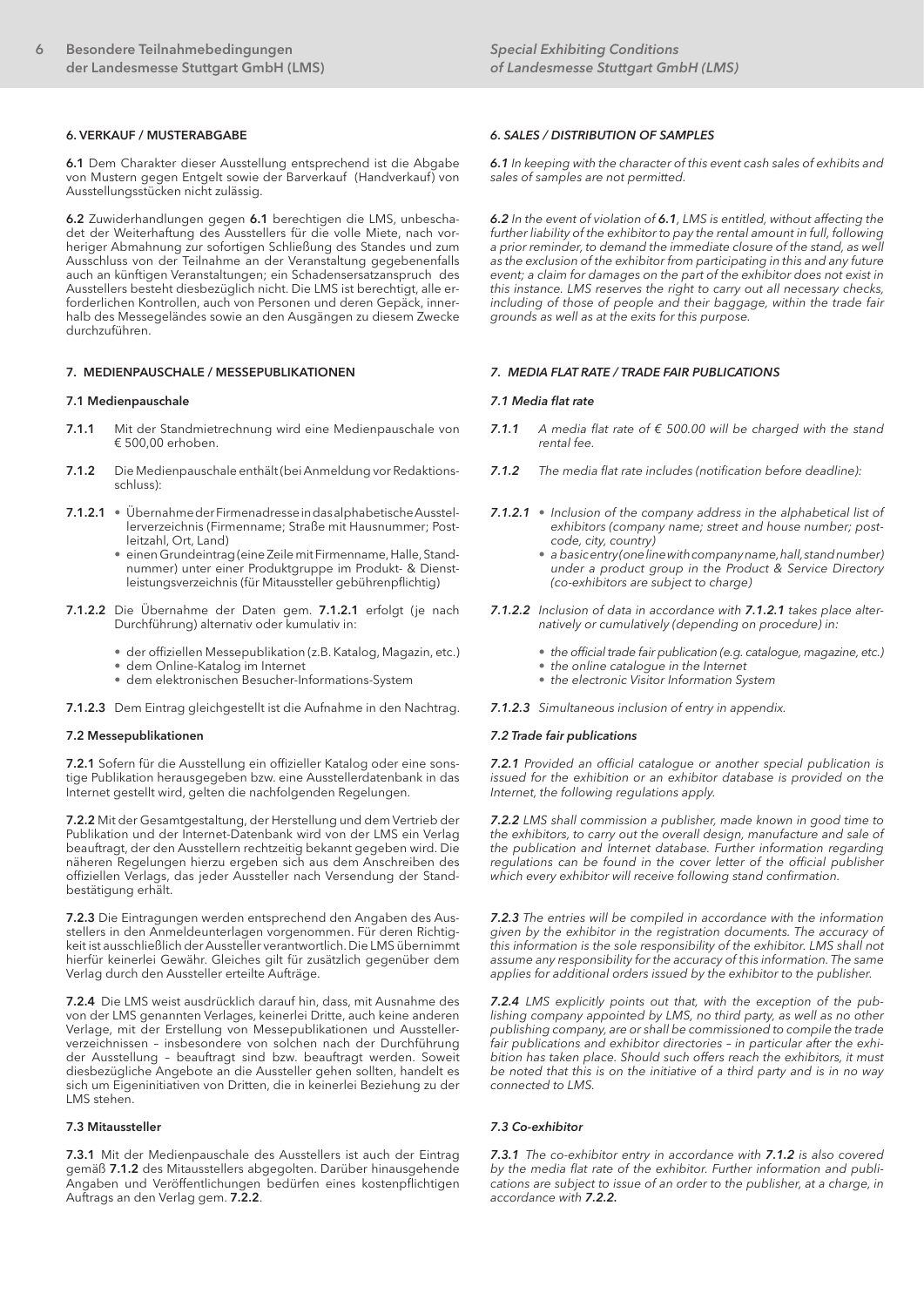7

### 8. PRODUKT- & DIENSTLEISTUNGSVERZEICHNIS

Siehe Anlage Produkt- & Dienstleistungsverzeichnis

### 9. BESONDERE ZULASSUNGSBEDINGUNGEN

Ergänzend zu 2 der Allgemeinen Teilnahmebedingungen gelten folgende besondere Regelungen für die Zulassung:

9.1 Fabrikate werden prinzipiell nur einmal ausgestellt. Zugelassen werden Hersteller oder falls der Hersteller selbst nicht ausstellt, die vom Hersteller beauftragten Dritten. Handelsvertreter sind durch ihren Handelsvertretervertrag automatisch legitimiert. Großhandelsunternehmen, Fachhandelskooperationen, Einkaufskooperationen, Marketinggemeinschaften (Einkaufs- bzw. Verkaufs-Marketinggemeinschaften) sowie vergleichbare Institutionen, sind nicht zur Teilnahme an der f-cell zugelassen.

9.2 Die Entscheidung über die Zulassung von Ausstellern und Mitausstellern und Ausstellungsgegenständen, sowie die Platzzuteilung, trifft die Messeleitung im Einvernehmen mit dem Ausstellungsausschuss oder den ideellen Trägern.

9.3 Nicht zugelassen werden Ausstellungsstücke, die nicht dem Thema und des Produkt- & Dienstleistungsverzeichnisses der Ausstellung entsprechen oder die die Veranstaltung, die Besucher oder die benachbarten Stände gefährden, belästigen oder in unangenehmer Weise stören.

9.4 Der Aussteller kann auf seinem Stand nur Fabrikate zeigen, die von ihm selbst, von den Mitausstellern oder den vertretenen Firmen, die auf der ersten Seite des Anmeldeformulars mit voller Adresse als mit vertretene Firmen ausdrücklich aufgeführt sind, stammen. Die Angaben über Mitaussteller/vertretene Firmen werden u.a. benötigt, um den Fachbesuchern lückenlose Auskünfte über das Sortiment geben zu können. Exponate, die in der Anmeldung nicht ausdrücklich erwähnt sind, müssen auf Verlangen der Messeleitung vom Ausstellungsstand entfernt werden.

9.5 Die f-cell ist eine Fachmesse zur Information der Fachbesucher über neue Produkte und Entwicklungen auf dem Gebiet der Brennstoffzelle & Wasserstoff. Ein Verkauf findet auf der f-cell-Fachmesse nicht statt.

### 10. VERANSTALTUNGSSPEZIFISCHE ERGÄNZUNGEN

Für die f-cell 2022 gelten folgende Regelungen, Ergänzungen und Änderungen:

### 10.1 Bauhöhe

Die Höhe der Standbegrenzung zu den Nachbarständen muss mindestens 2,50 m betragen. Die Rückseite der Trennwände hat oberhalb von 2,50 m glatt, neutral (weiß oder hellgrau) und sauber zu sein. Bei Überschreitung einer Höhe von 3,50 m hat der Aussteller entweder eine Nachbarschaftszone von 1,00 m einzuhalten oder das schriftliche Einverständnis der Standnachbarn einzuholen.

### Halle 2, 3, 4, 5, 6, 7, 8, 9, 10:

Die maximale Höhe (inkl. Werbeanbringungen) beträgt 7,00 m, ist jedoch abhängig von der Standlage, in einigen Hallenbereichen liegt die maximal mögliche Höhe bei 5,00 m.

### Foyerbereich im Eingang Ost:

Die maximale Bauhöhe im Foyerbereich im Eingang Ost beträgt 3,40 m. Eine Höhe über 3,40 m (inkl. Werbeanbringungen ) muss angefragt und im Einzelfall geprüft werden.

### 10.2 Standgestaltung und Standbaugrenzen

Exponate können bis zur Ganggrenze aufgestellt werden. Bedienpulte und Bediener o.ä. müssen sich jederzeit innerhalb der Standgrenzen befinden. Ca. 30 % einer gemäß gebuchter Standart offenen Seite dürfen mit geschlossenen Wänden "bebaut" werden. Es ist sicherzustellen, dass die Attraktivität der gegenüberliegenden und benachbarten Stände nicht beeinträchtigt wird. Die LMS ist berechtigt, nicht genehmigte/zugelassene Standbauelemente auf Kosten und Gefahr des Ausstellers entfernen oder abändern zu lassen.

### *8. PRODUCT & SERVICE DIRECTORY*

*See enclosed Product & Service Directory*

### *9. SPECIAL CONDITIONS OF ADMISSION*

*The following special regulations regarding admission are supplementary to 2 of the General Exhibiting Conditions:*

*9.1 Products are only ever exhibited once. Manufacturers or, if the manufacturer is not exhibiting the product, a third party appointed by the manufacturer, will be admitted to the trade fair. Trade representatives are automatically authorised based on their agency agreement. Wholesale companies, specialised trade cooperatives, purchasing cooperatives, marketing associations (purchasing or sales marketing associations), as well as similar institutions, are not permitted to participate in the f-cell*.

*9.2 The decision regarding the admission of exhibitors, co-exhibitors and products for exhibition, as well as the assignment of placements, is taken by the trade fair management in agreement with the exhibition committee or the commercial sponsor.* 

*9.3 Exhibition pieces which do not correspond to the theme and the Product & Service Directory of the exhibition or the event, which endanger the visitor or the neighbouring stands or which cause a disturbance in any unpleasant way, will not be permitted at the exhibition.* 

*9.4 The exhibitor can only display products at his stand which come from his own supply, from co-exhibitors or from represented companies, which is clearly given on the first page of the application form with the complete address as it is with the represented companies. The information about co-exhibitors / represented companies are required, among other things, in order to give the specialist visitor full and complete information about the range of products. Exhibits which are not explicitly referred to in the application forms must be removed from the exhibition stand at the request of the trade fair management.* 

*9.5 The f-cell is a specialist trade fair providing specialist visitors with information about new products and developments from the area of hydrogen and fuel cell. A sale will not take place at the f-cell specialist trade fair.* 

### *10. EVENT-SPECIFIC ADDITIONS*

*The following regulations, additions and revisions apply for f-cell 2022:*

### *10.1 Construction height*

*Partition walls between neighbouring stands must be at least 2.50 metres high. The reverse side of the partition walls above 2.50 m must be neutral (white or light-grey) and clean. If in excess of 3.50 m in height, the exhibitor must either maintain a neighbouring zone of 1 m or obtain the written consent of the stand neighbour.*

### *Halls 2, 3, 4, 5, 6, 7, 8, 9, 10:*

*The maximum height (including advertising space) is 7.00 m, but depends on the location of the stand. In some hall areas, the maximum possible height is 5.00 m.* 

### *Foyer area in Entrance East:*

*The maximum construction height in the foyer area in the Entrance East is 3.40 m. A height of over 3.40 m (including advertising space) must be submitted for approval and may be inspected.*

### *10.2 Stand design and dimensional specifications*

*Exhibits can extend up to the edge of the aisle. Control consoles and operators etc. must be within the boundaries of the stand at all times. Approximately 30% of an open side according to the booked stand type may be "built up" with closed walls. It must be ensured that the attractiveness of the opposite and adjacent stands is not degraded. LMS is entitled to have unauthorised/unapproved stand components removed or modified at the exhibitor's risk and expense.*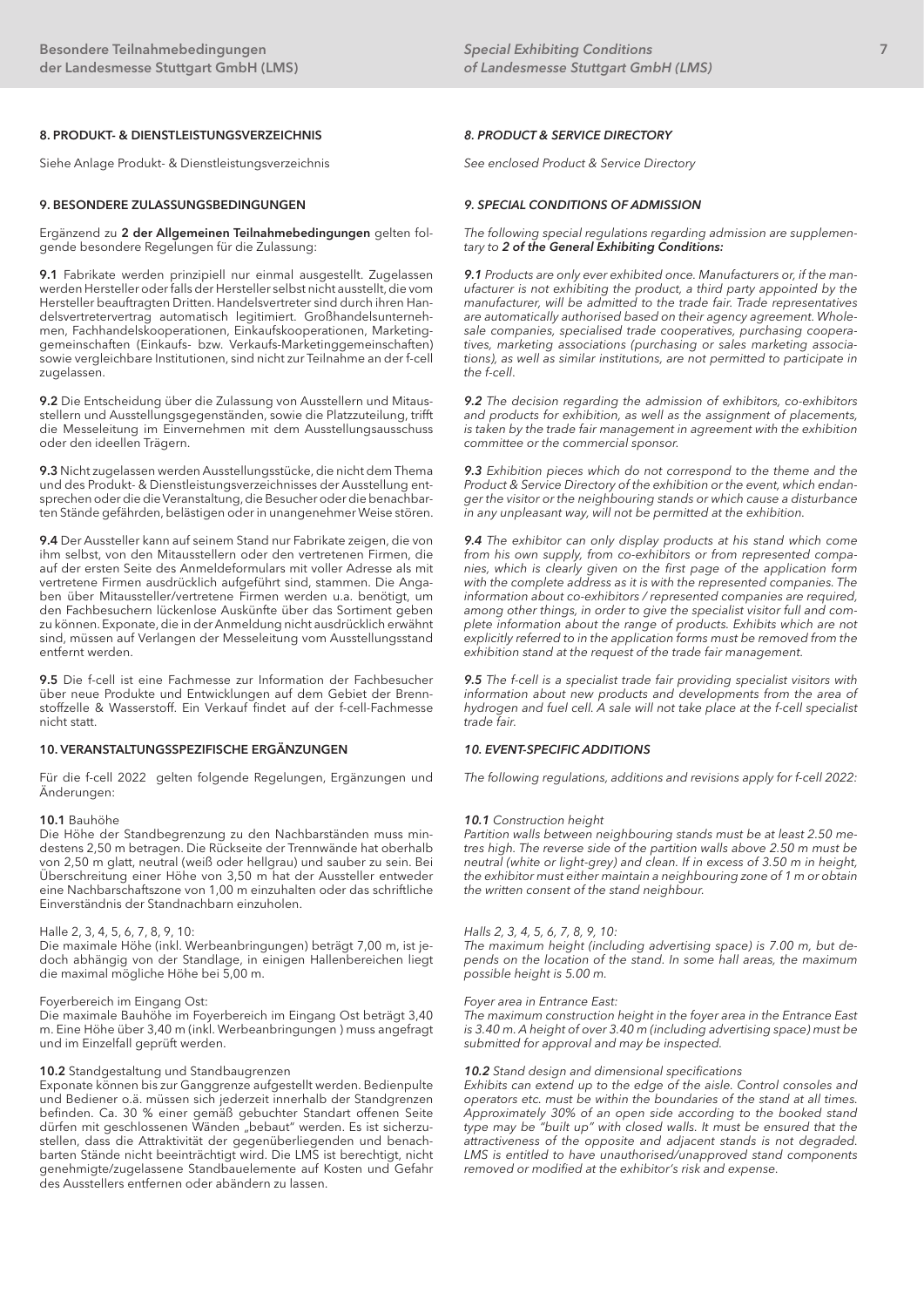## 10.3 Verteilung von Drucksachen und Werbemitteln

Abweichend von 9 der Allgemeinen Teilnahmebedingungen gilt: Die Verteilung von Drucksachen und oder Werbemitteln außerhalb der Stände ist nicht gestattet bzw. bedürfen der kostenpflichtigen Genehmigung durch die Projektleitung. Eine Aufstellung von Werbeelementen außerhalb der Standfläche bedarf ebenfalls einer Genehmigung. Die LMS behält sich vor zusätzlich genutzte m² nachträglich in Rechnung zu stellen. Das Recht zum Verteilen kann über den Servicepartner (Fa. Sign Service Stuttgarter Werbetechnik GmbH) gebucht werden. Bitte kontaktieren Sie den Servicepartner telefonisch unter: +49 711 18560-3209.

*10.3 Distribution of printed materials and advertisements*

*By way of derogation from 9 of the General Exhibiting Conditions, the following applies: The distribution of printed materials and/or advertisements outside of the stands is prohibited and subject to approval by project management for a fee. Setting-up of advertising elements outside of the stand space is also subject to approval. LMS reserves the right to submit a subsequent invoice for additional used square metres. The right to distribute printed materials can be booked from the service partner (Sign Service Stuttgarter Werbetechnik GmbH). Please contact the service partner by calling +49 711 18560-3209.*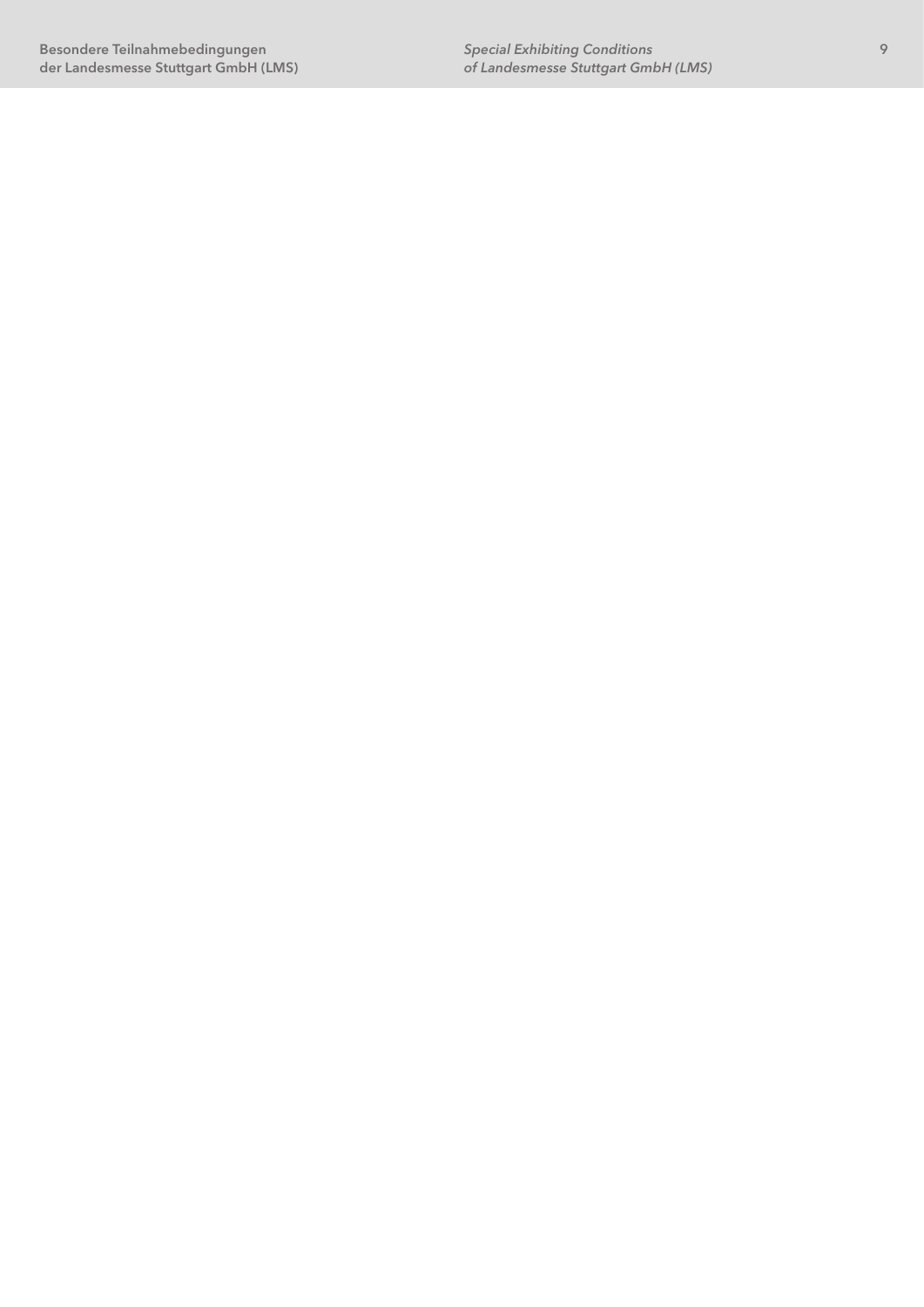10 *Special Exhibiting Conditions* Besondere Teilnahmebedingungen der Landesmesse Stuttgart GmbH (LMS)